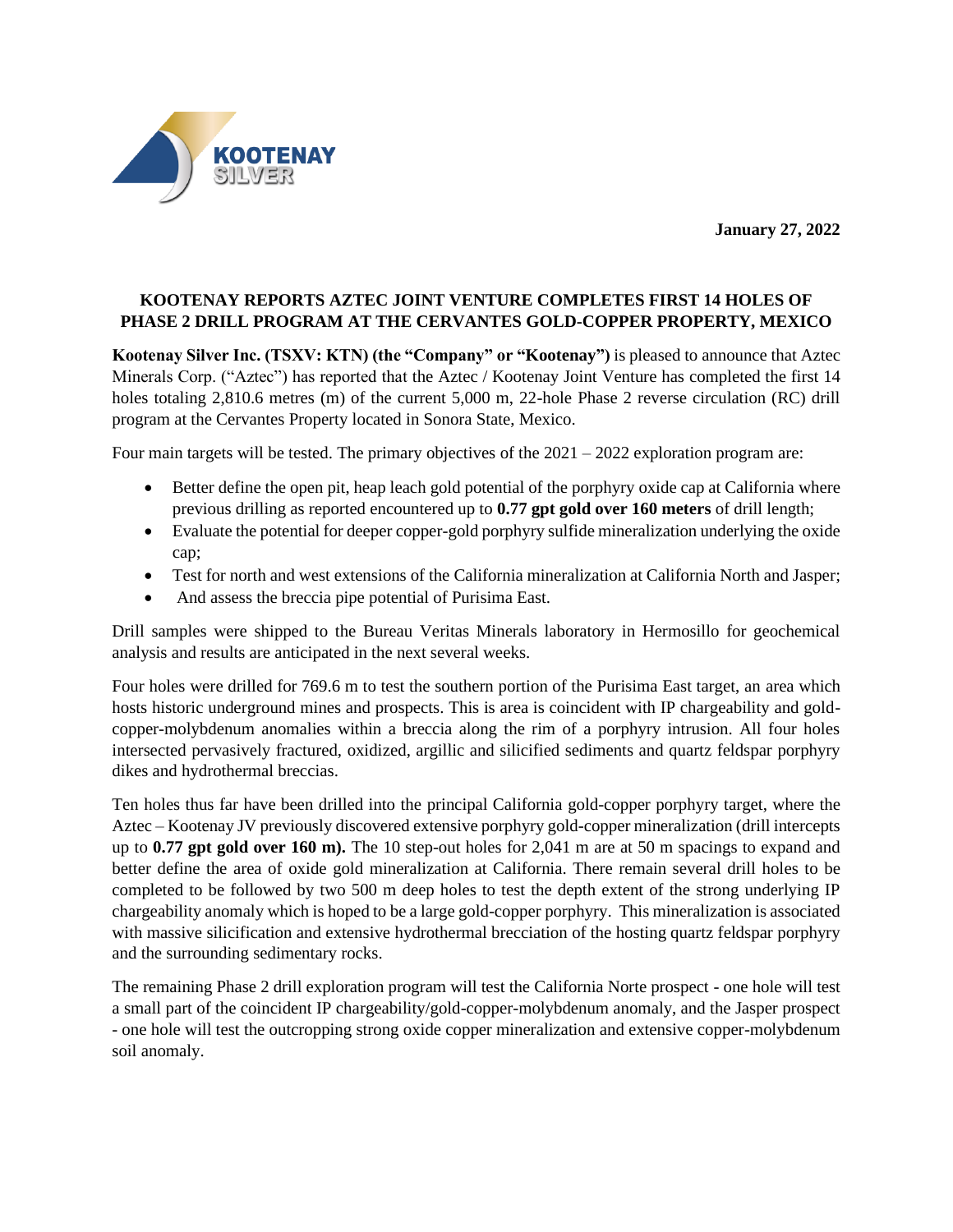After drilling concludes, company geologists will turn their attention to channel sampling and geologic mapping of the newly cut drill roads at California, California Norte and Jasper, as well as to expand surface sampling and mapping on the property in general to continue the 2021 Phase 1 surface program.

The full news release issued by Aztec Minerals can be found at:<http://aztecminerals.com/>

### *Cervantes Property Overview*

Cervantes is a highly prospective porphyry gold-copper property located in southeastern Sonora state, Mexico. The project lies 160 km east of Hermosillo, Sonora, Mexico within the prolific Laramide porphyry copper belt approximately 265 km southeast of the Cananea porphyry copper-molybdenum mine (Grupo Mexico). Cervantes also lies along an east-west trending gold belt 60 km west of the Mulatos epithermal gold mine (Alamos Gold), 35 km northeast of the Osisko San Antonio gold mine, 45 km west of the La India mine (Agnico Eagle), and 40 km northwest of Santana gold deposit (Minera Alamos). View: Cervantes Project Location Map

Neither the TSX Venture Exchange nor its Regulation Services Provider (as that term is defined in policies of the TSX Venture Exchange) accepts responsibility for the adequacy or accuracy of this release.

### *Qualified Persons*

The Kootenay technical information in this news release has been prepared in accordance with the Canadian regulatory requirements set out in National Instrument 43-101 (Standards of Disclosure for Mineral Projects) and reviewed and approved on behalf of Kootenay by James McDonald, P.Geo, President, CEO & Director for Kootenay, a Qualified Person.

### **About Kootenay Silver Inc.**

*Kootenay Silver Inc. is an exploration company actively engaged in the discovery and development of mineral projects in the Sierra Madre Region of Mexico and in British Columbia, Canada. Supported by one of the largest junior portfolios of silver assets in Mexico, Kootenay continues to provide its shareholders with significant leverage to silver prices. The Company remains focused on the expansion of its current silver resources, new discoveries and the near-term economic development of its priority silver projects located in prolific mining districts in Sonora, State and Chihuahua, State, Mexico, respectively.*

# **For additional information, please contact:**

# **James McDonald, CEO and President** at 403-880-6016

**Ken Berry, Chairman** at 604-601-5652; 1-888-601-5650

*or visit:* [www.kootenaysilver.com](http://www.kootenaysilver.com/)

#### *CAUTIONARY NOTE REGARDING FORWARD-LOOKING STATEMENTS:*

*The information in this news release has been prepared as at January 27, 2022. Certain statements in this news release, referred to herein as "forward-looking statements", constitute "forward-looking statements" under the provisions of Canadian provincial securities laws. These statements can be identified by the use of words such as "expected", "may", "will" or similar terms.*